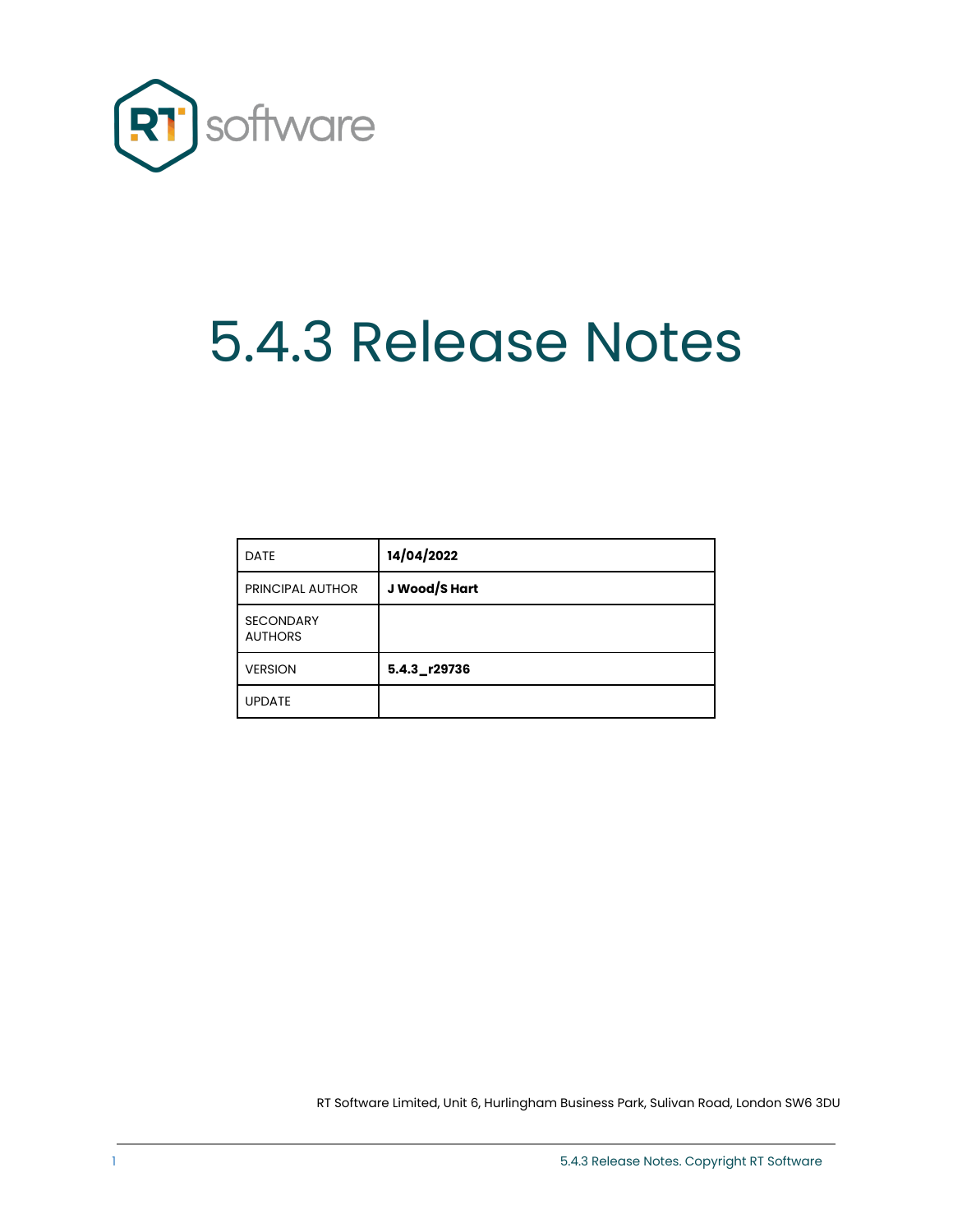# **Compatibility**

### **Tactic Advanced/Pro**

This version is compatible with graphics produced by tOG 4.6.5\_r27765 and above

#### **TOGDataServer**

This version is compatible with tog 4.6.4 and above.

# Risk

Low Risk - BugFix

## **Drivers**

Nvidia drivers version 456.38 and above AJA Version 15.5.1.2

# Operating System Requirements

Windows 10. **NOTE that Windows 11 is not yet qualified in this release** MacOS Catalina and above.

# General

Note: release notes will now only show changes from 5.4.3\_r29447 version. Please see previous versions of 5.4.3 for earlier changes.

# **Tactic**

- Fix the Malware alert that could occur when running the application, due to revoked certificates.
- Paused movies when re-started without reset ended up with stuttering audio after 3-4 re-starts.

# Data Server/Swift Live

● Handle more file types in the file browser.